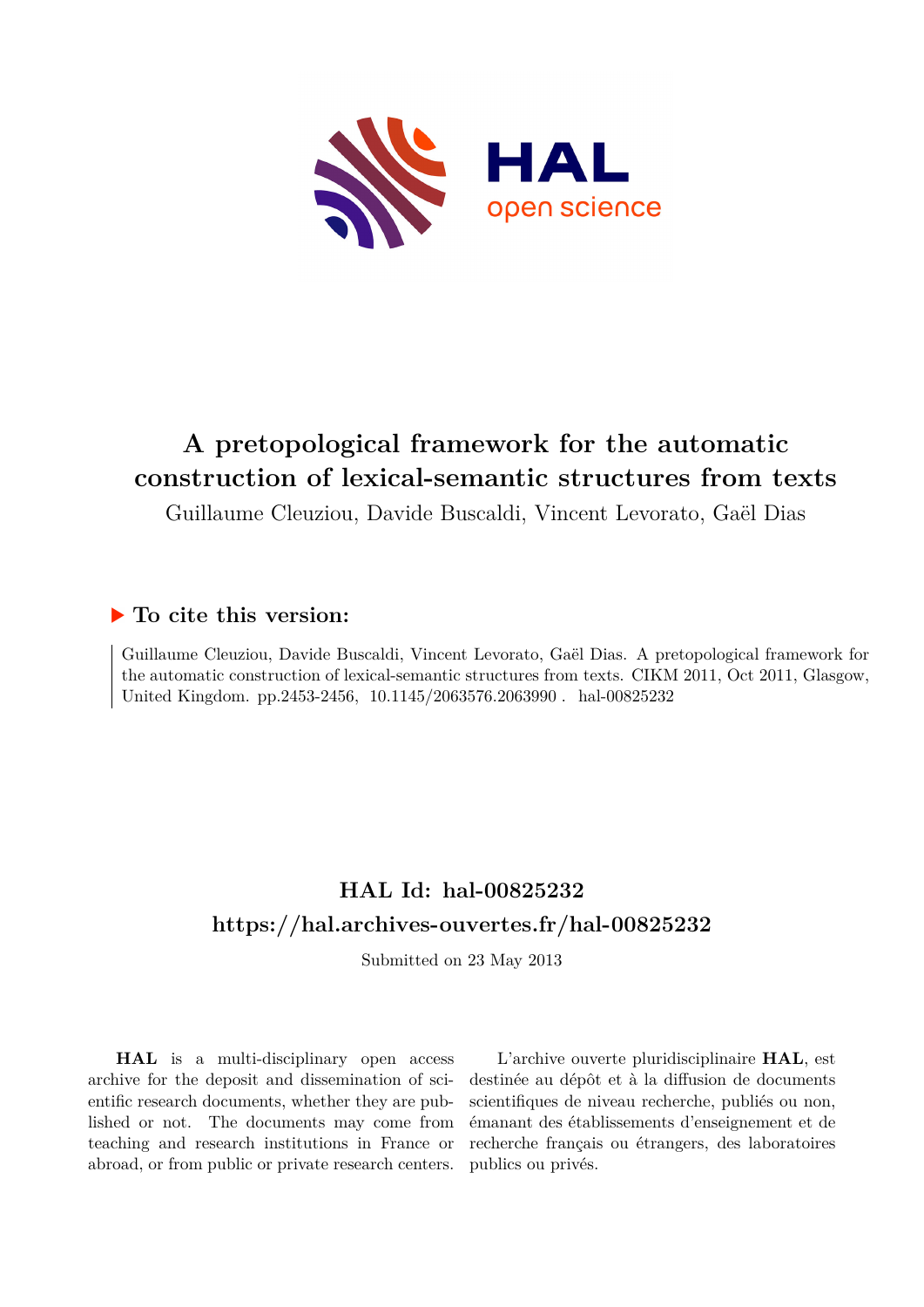## **A Pretopological Framework for the Automatic Construction of Lexical-Semantic Structures from Texts**

Guillaume Cleuziou, Davide Buscaldi, Vincent Levorato LIFO - Université d'Orléans Orléans, France {guillaume.cleuziou, davide.buscaldi, vincent.levorato}@univ-orleans.fr

#### ABSTRACT

In this paper, we present a new approach for the automatic generation of lexical-semantic structures from texts. In particular, we propose a pretopological framework to formalize and combine various hypotheses on textual data in order to automatically derive a structure similar to common lexicalsemantic knowledge bases such as WordNet. In addition, we define a new metric to intrinsically evaluate structures.

Categories and Subject Descriptors: I.2.4 [Artificial Intelligence]: Knowledge Representation Formalisms and Methods; I.2.7 [Artificial Intelligence]: Natural Language Processing

General Terms: Algorithms, Experimentation

Keywords: Lexical-Semantic Structures; Pretopology; Evaluation

#### 1. INTRODUCTION

Coding the semantic relationships between concepts of discourse into a lexical-semantic structure may enrich the reasoning capabilities of Information Retrieval and Natural Language Processing applications. However, their development is largely limited by the efforts required for their construction. To reduce the amount of work needed, many research have appeared in recent years to learn such structures from texts, fostering new surveys in the field [1, 5]. Learning lexical-semantic resources from texts instead of manually creating them has undeniable advantages. First, creating resources from texts within a domain may fit the semantic component neatly and directly, which will never be possible with general-purpose resources. Second, the cost per entry is greatly reduced, giving rise to much larger resources than an advocate of a manual approach could ever afford.

Different learning methods have been proposed to automatically build lexical-semantic structures. They can be grouped into three main classes: the similarity-based methods [12, 3], the set-theoretical approaches [9, 4] and the associative

*CIKM'11,* October 24–28, 2011, Glasgow, Scotland, UK.

Gaël Dias HULTIG - Universidade da Beira Interior DLU - Université de Caen Basse-Normandie ddg@hultig.di.ubi.pt

frameworks [13, 7]. In this paper, we aim at learning terminological ontologies following the associative framework but relieving the frequency problem evidenced in [13, 7]. For that purpose, we propose to analyze the topology of the graph structure between terms induced by associative measures. Within this context, we propose an unsupervised methodology based on Pretopology, which automatically learns lexical-semantic structures. Thus, from a given set of terms from potentially different domains and any domain corpus, we assess the asymmetric proximity between terms using asymmetric similarity measures. From the resulting proximity matrix, we present a Pretopological framework to obtain a non-triangular directed acyclic graph corresponding to the semantic structure of the domains.

The evaluation of learned structures is a rather complicated task. Indeed, [14] claims that there are several possibilities of conceptualizations for one domain that might differ in their usefulness for different groups of people, but not in their soundness and justification. In this paper, we propose an exhaustive intrinsic evaluation of the learned lexicalsemantic structures by comparing them to the state-of-theart approach [13]. For that purpose, we take as baseline the work done by [11] and propose an alternative solution to overcome some evidenced drawbacks as well as we present an original methodology for a "fair" comparison.

#### 2. PRETOPOLOGICAL FRAMEWORK

The links between elements of a population can be modeled in several ways, e.g. Topology. However, topological axioms and properties are too restrictive to model a space in concrete terms. Instead, Pretopology models proximity in a more general way. So, we propose to use this theoretical framework to model a "lexical space" with pretopological relations and derive a structure with propagation strategies.

#### 2.1 Notions of Pretopology

We can define a pretopological space by a family of neighborhoods. Let  $(E, a)$  be a pretopological space [2] where  $a(.)$  is a pseudo-closure function and E a non-empty set. A neighborhood  $N(x)$  of  $x \in E$  is a subset of E containing x and a family of neighborhoods  $\mathcal{N}(x)$  for x can be defined by the union of neighborhoods as  $\mathcal{N}(x) = \{N \subseteq E | x \in N\}$ . We then construct the pseudo-closure function based on the family of neighborhoods as  $\forall A \in \mathcal{P}(E), a(A) = \{x \in E | \forall N \in \mathcal{P}(E)\}$  $\mathcal{N}(x), N \cap A \neq \emptyset$ . Within our context, a pretopological space is defined by a vocabulary  $E$  (set of terms) and a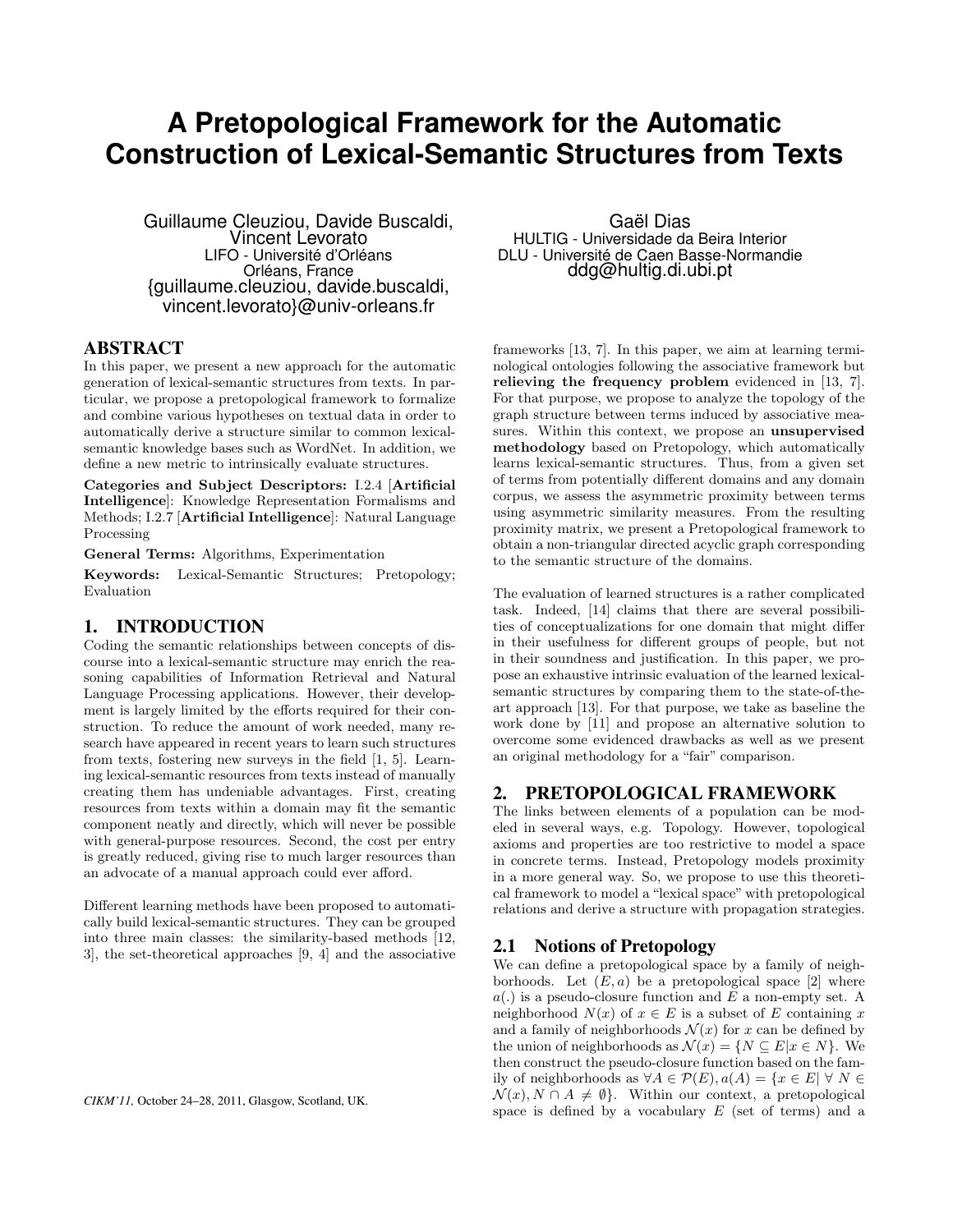pseudo-closure operator  $a(.)$  supposed to model the propagation of semantic dependencies over term sets. The way to define the family of neighborhoods is crucial for the modeling. For example, the approach proposed by [13] can be instantiated in our pretopological framework by considering a family composed of two neighborhoods  $N_{OHC}(x)$  =  ${N_O(x), N_{HC}(x)}$  matching the two properties (high confidence and order respectively) used in the subsumption definition of [13] i.e.  $N_{HC}(x) = \{y \in E | P(y|x) > t\}$  and  $N_O(x) = \{y \in E | P(y|x) \geq P(x|y)\}.$ 

As the pseudo-closure function is not idempotent, its successive applications lead to the achievement of closed subsets. These closed subsets represent interdependent subsets related to the pseudo-closure function. As a consequence, a structure is induced by the elementary closed subsets and maximal closed subsets can be seen as the less homogeneous groups of E. The nature of these particular subsets is interesting in terms of space analysis, as we can consider an inclusion relation between them, leading to a structural analysis algorithm. Such a structure can be obtained with the pretopological algorithm proposed by [10]. In particular, we proposed a top-down version of this algorithm in [6]. So, when using  $\mathcal{N}_{OHC}$ , the algorithm provides a non-triangular directed acyclic graph that is exactly the final structure obtained by [13]. In the next section, we take advantage of this general framework to propose new neighborhoods relevant for lexical space modeling.

#### 2.2 Lexical Space Modeling

Various pretopological neighborhoods may exist to model the proximity relations between elements in the vocabulary.

#### *2.2.1* K*-Nearest Neighbors*

A k-Nearest Neighbors pretopological space (k-NN) consists in defining the neighborhood of an element  $x$  by the subset composed of the  $k$  elements having the highest proximity with  $x$ . For the lexical application, we choose as neighborhood for a term  $x$ , the terms  $y$  with the highest confidences using  $P(y|x)$ . As such, we define the following family of neighborhoods:  $\mathcal{N}_{kNN}(x) = \{N_{kNN}(x), N_O(x)\}\$  where  $N_{kNN}(x) = \{y \in E | y \in kNN_E(x)\}.$  The family  $\mathcal{N}_{kNN}$  leads to a pseudo-closure operator  $a(.)$  such that  $a(x)$  is the set  ${x}$  extended by its more general terms  $(N<sub>O</sub>)$ , which have x among its k best direct predecessors  $(N_{kNN})$ .

#### *2.2.2 Directed Relative Neighborhood (DRN)*

The second modeling is based on a statistical property observed on lexical structures. Given a benchmark structure  $S_r$  as reference and a corpus on the domain of  $S_r$ , we performed an analysis on the distribution of the confidence values along the paths from a root to a leaf on the reference. Several intuitive hypotheses have been tested and one of them appeared to be statistically relevant. Let  $x_1, x_2, \ldots, x_n$  be a path in the reference structure such that  $x_i$  subsumes  $x_{i+1}$ . We observed that a term  $x_i$  in the path has a higher minimal confidence with its predecessors than its successors have with their own predecessors. This statement can be formalized by the following property:  $\forall i, \ min\{P(x_j|x_i)\}_{j=1}^{i-1}$  ≥  $min\{P(x_j|x_{i+1})\}_{j=1}^{i}$ . By applying this property locally on a triplet  $(w, x, y)$ , y is a neighbor of  $x$  if and only if any  $w$  satisfies the property to be a successor of x in the path  $(x, y)$  i.e.  $N_{DRN}(x) = \{y \in E | \forall w \in$ 

E,  $P(y|x) \geq min\{P(x|w), P(y|w)\}\}.$  As a consequence, a new family of neighborhoods is proposed  $\mathcal{N}_{DRN}(x)$  =  ${N_{DRN}(x), N_Q(x)}$ . In particular, the pseudo-closure operator derived from  $\mathcal{N}_{DRN}$  extends a term singleton  $\{x\}$  with its more general terms  $(N<sub>O</sub>)$  satisfying the extended ultrametric property  $(N_{DRN})$ . The interesting property of  $N_{DRN}$ is that it is free of parameter. However, it leads on practice to over-sized neighborhoods. A way to adjust the neighborhoods consists in introducing the high confidence parameter such that  $\mathcal{N}_{HC\_DRN}(x) = \{N_{DRN}(x), N_O(x), N_{HC}(x)\}.$ Another solution that avoids the threshold problem is presented in the next section.

#### *2.2.3* K*-Nearest DRN*

As mentioned above, the Directed Relative Neighborhood produces over-sized neighborhoods. However, it could be used as a relevant "filter" and force other neighborhood functions to select elements satisfying a property observed on expected structures. In that sense, we define a new neighborhood that combines on the one hand the structural benefits and the simplicity of the parametrization of the  $kNN$ approach and on the other hand the statistical property of the DRN topology such that  $N_{kN\_DRN}(x) = \{y \in E | y \in$  $kNN_{N_{DRN}(x)}(x)$ . Finally, the new family of neighborhoods is given by  $\mathcal{N}_{kN\_{DRN}}(x) = \{N_{kN\_{DRN}}(x), N_O(x)\}.$ 

#### 3. INTRINSIC EVALUATION

Two benchmarks have been used as references to tackle two different semantic relationships: synonymy and meronymy. First, we used the  $UMLS<sup>1</sup>$  from which four distinct subdomains have been selected (cardiovascular (CS), digestive (DS), respiratory (RS) and nervous (NS)). In particular, each sub-domain is represented by its own lexical structure present in the meta-thesaurus using the hypernym/hyponym relation. The second reference ontology was obtained from WordNet by considering all geographical places deriving from the concept "United States of America" by means of the meronymy relation. We call it GEO-WordNet. For each reference, we retrieved the proximities between terms from two different corpora. For the UMLS, we used (1) PubMed<sup>2</sup> and (2) BioMed<sup>3</sup>. For the GEO-WordNet, we exploited the Glasgow Herald (GH95) and Los Angeles Times (LAT94) both used in the GeoCLEF evaluation campaigns<sup>4</sup>, where toponyms have been identified with the Stanford Named Entity Recognition (NER) [8] and disambiguated using a conceptual-density based method.

[11] proposed a way to compare ontologies at the structural level (the  $J_1$  measure). Given a set of terms  $E$  and two ontologies  $\mathcal{O}_1$  and  $\mathcal{O}_2$  structuring E, the general principle is to compare for each entry  $x \in E$  the matching between the super/subconcepts of x in  $\mathcal{O}_1$  and the super/subconcepts of x in  $\mathcal{O}_2$ . This evaluation approach is also suitable in our context by quantifying the matching between the predecessors  $Pred_{\mathcal{S}}(x)$  and successors  $Succ_{\mathcal{S}}(x)$  of a term x in the two lexical structures  $S_1$ ,  $S_2$ . However, the main drawback of  $J_1$ is its insensitivity to the direction of the relations into the structures. Such, two structures with full inversion would

<sup>1</sup>http://www.nlm.nih.gov/research/umls/

<sup>2</sup>http://www.ncbi.nih.gov/pubmed/

<sup>3</sup>http://www.biomedcentral.com/

<sup>4</sup>http://ir.shef.ac.uk/geoclef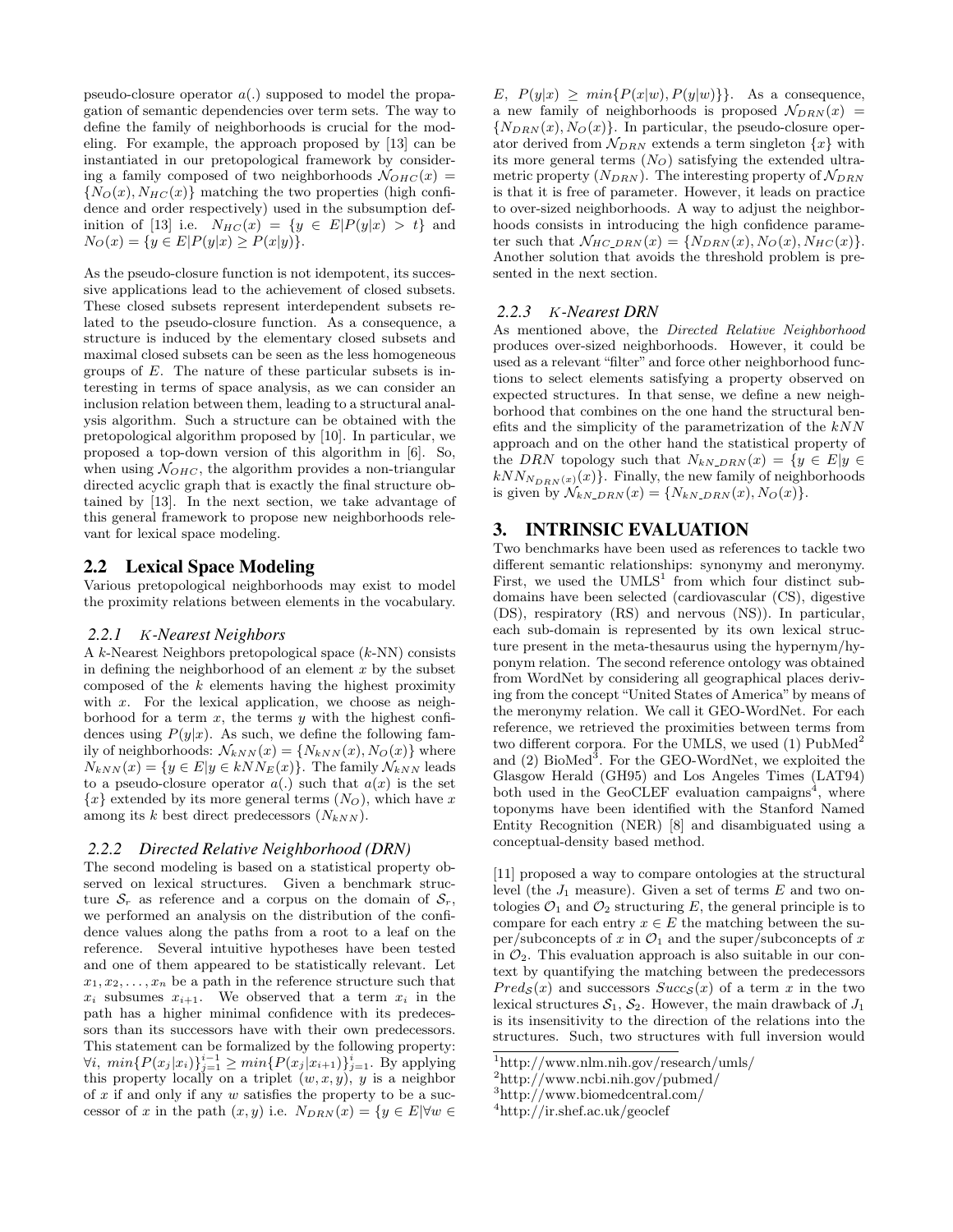have a perfect matching according. To avoid the inversion problem, we propose to consider separately predecessors and successors in the matching evaluation. A new  $J_2$  matching index is proposed as the (geometric) mean of two Jaccard indices for which a perfect matching of 1 implies strictly identical structures as shown in Equation 1.

$$
J_2(S_1, S_2) = \frac{1}{|X|} \sum_{x \in E} \left( \frac{|Pred_{S_1}(x) \cap Pred_{S_2}(x)|}{|Pred_{S_1}(x) \cup Pred_{S_2}(x)|} \right)^{1/2}
$$

$$
\cdot \left( \frac{|Succ_{S_1}(x) \cap Succ_{S_2}(x)|}{|Succ_{S_1}(x) \cup Succ_{S_2}(x)|} \right)^{1/2}
$$
(1)

In order to evaluate the acquired structure with the intrinsic  $J_2$  measures, we need to fix the parameter k or the threshold t depending on the pretopological space used. In our experiments, we noticed two generic phenomena: (1) the best structures are obtained with small-sized neighborhood and (2) the size of the neighborhoods must be comparable to be fair in the comparison of the different pretopological spaces. The first observation corroborates the intent of [13] to filter only very high confidence values by means of a strong threshold (e.g.  $t = 0.8$ ). This is illustrated by Figure 1 that reports the  $J_2$  scores obtained by the  $\mathcal{N}_{OHC}$ pretopological space when the number of confidence values retained grows (i.e. threshold  $t$  decreases). Furthermore, such a threshold cannot be universal and must be adjusted for each corpus. For example, the proportion of confidence values greater than 0.8 is about 1% for the CS sub-domain of the UMLS on the BioMed corpus, but only 0.07% for the GEO-WordNet observed on the LAT94 corpus.

Based on these findings, we chose two heuristics for the parametrization of the pretopological spaces. Let  $n$  be the size of the vocabulary  $E$  to structure, the threshold  $t$  is adjusted in such a way that only n (first heuristic) and  $2n$  (second heuristic) confidence values exceed  $t$ . The two heuristics are used for high confidence-based pretopological spaces (i.e.  $\mathcal{N}_{OHC}$  and  $\mathcal{N}_{HC\_DRN}$ ). For the nearest neighbors-like spaces (i.e.  $\mathcal{N}_{kNN}$  and  $\mathcal{N}_{kN\_{DRN}}$ ) neighbors with comparable sizes are obtained with parameters  $k = 1$  and  $k = 2$  respectively. Table 1 reports the structural evaluation of each acquired structure compared to the corresponding reference.

Important variations on the  $J_2$  index are observed depending of the benchmark and the corpus. Very poor matching are obtained for example on the RS with PubMed where the scores are sometimes lower than 0.10 and strong promising matching are obtained for example on the NS sub-domain and the Geographical domain where the scores are closed or higher than 0.40. Such variations can be explained by the nature of the reference used and especially the kind of semantic relations into consideration. Some of the domains are structured based exclusively on the Part-of relation (e.g. Geo-WordNet) or the Is-a relation (e.g. NS sub-domain), while other references mix up both types of relations such as the CS sub-domain (and the global UMLS reference by extension). It seems to be incontestable that such an heterogeneity in the semantic structuring of the vocabulary is a problem that current approaches do not transcend.



Figure 1:  $J_2$  scores with the baseline approach of [13] on the BioMed corpus: CS, DS, NS and RS sub-domains in the top-down order.

The corpus used and the way to exploit the text collection also have a significant impact on the quality of the retrieved statistics and then on the acquired lexical structure. Indeed, the matching scores are lower overall when using the PubMed corpus compared to BioMed. It is mainly due to the fact that only abstracts of the scientific papers have been used for the statistics computation with PubMed whereas full text retrieval has been performed on BioMed, thus providing more confidence in the extracted statistics.

Table 1 also reports the comparison between the structures obtained from different pretopological spaces. Bold values in the table distinguish the modeling that leads to the best matching for a benchmark and a corpus. It is interesting to observe that even if the ultrametric topological space  $(\mathcal{N}_{HC\_DRN})$  never leads to the best matching, the filter performed by this space is profitable to the nearest neighborslike space since the  $\mathcal{N}_{kN\_{DRN}}$  modeling obtains best results on four experiments. As a summary one can notice that the new proposed  $\mathcal{N}_{kN\_DRN}$  modeling outperforms the baseline proposed by [13] in two thirds of the experimented contexts and sometimes with strong improvements as for example on